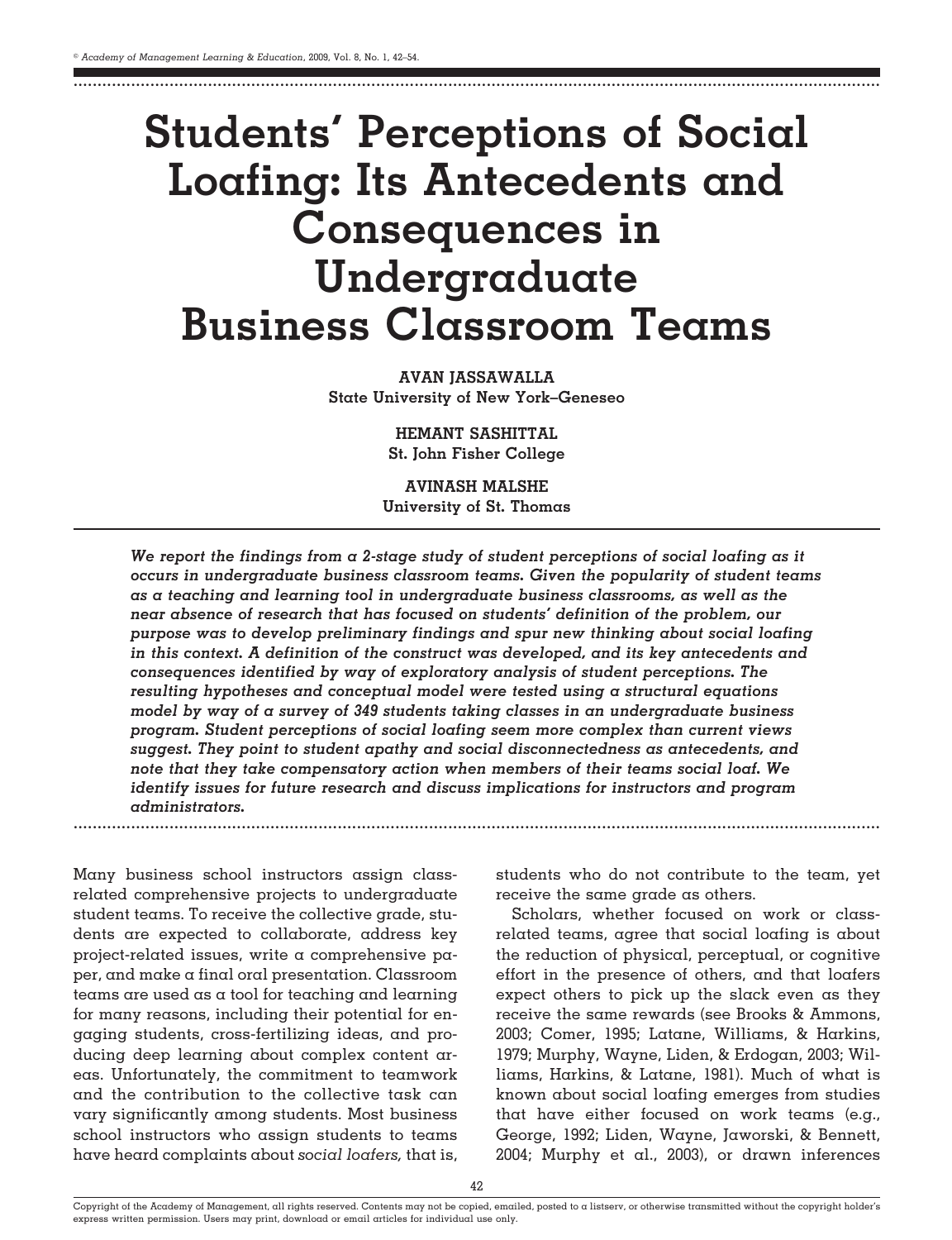about work teams based on experiments conducted on students (e.g., Guerin, 1999). The overriding focus is on identifying the causes of, and eventually the remedies for, social loafing. In a similar vein, scholars have proposed a host of interventions, techniques, and tools that increase feedback, information sharing, and accountability in ways that reduce social loafing in classroom teams (e.g., Bailey, Sass, Swiercz, Seal, & Kayes, 2005; Brooks & Ammons, 2003; Dineen, 2005), and have strongly advocated for the teaching of teamworking skills to college students (e.g., Bolton, 1999; Connerley, 2001; Ettington & Camp, 2002; Gilad, Donahue, & Klimoski, 2004; McKendall, 2000; Page & Donelan, 2003; Vik, 2001).

What is curiously missing in the rich body of research is the perspective of the student. How students define social loafing, based on their experiences in classroom teams, and what they identify as its key antecedents and consequences remain uninvestigated. Since Latane, Williams, and Harkins (1979), virtually all writing assumes that loafing is about slacking off; we can identify no study that has attempted to identify the conceptual building blocks of the construct using qualitative research. Whether students share the literature's view of social loafing as a unidimensional construct associated with slacking off and free riding remains unknown. Similarly, while most of the writings on antecedents of social loafing are based on literature-derived hypotheses tests by way of experimental research (e.g., George, 1995), what participants, particularly students, affected by loafing attribute as antecedents is yet to be determined using exploratory approaches. It is clear from recent trends that the interest in improving team-based teaching and learning is rising, and student teams in undergraduate business classrooms are here to stay; businesses value potential recruits who can work well in teams (e.g., Gilad, Donohue, & Klimoski, 2004), and accreditation bodies such as the Association to Advance Collegiate Schools of Business (AACSB) look favorably upon programs that integrate teamwork in their curriculum (Bailey et al., 2005; Bolton, 1999). It is therefore to the advantage of scholars, business school instructors, and program administrators, to inform their thinking and actions about improving teambased teaching and learning in general, and reducing social loafing in particular, by students' perceptions of the problem.

Our study focused on the perceptions that undergraduate business students formed after participating in course-related and team-based projects that awarded a collective team grade. The team assignment required them to meet and collaborate within and outside class, solve assigned problems, and make oral and written presentations. The study was conducted in two stages. In stage one, we identified the conceptual building blocks of the social loafing construct and its antecedents and consequences based on an exploration of student perceptions. In the second stage, we surveyed 349 undergraduate business students to test the hypotheses and the model that emerged from stage one.

Our central purpose here is to present the key learning we derived from our 2-stage study and stimulate new discussion and research, versus the attempt to produce generalizable findings. We begin with a brief review of the literature to show how we defined our exploratory research questions. Then we discuss our 2-step data collection method and the process by which we developed our model. Finally, we discuss the key findings and their implications for future research.

#### **THE LITERATURE AND RESEARCH QUESTIONS**

Our purpose here is to show how we derived the two key research questions that guided our initial exploratory study, versus an attempt to recreate comprehensive reviews of social loafing literature that have occurred elsewhere (see Comer, 1995; Karau & Williams, 1993; Murphy et al., 2003; Liden et al., 2004 for extensive reviews). Briefly, two features of social loafing research helped us define our focus on student perceptions and identify our exploratory research questions.

First, there is near-universal agreement on the definition since Latane, Williams, and Harkins' (1979) original contributions; social loafing relates to the multiple facets of slacking off and free riding in the presence of others. Scholars also agree that loafers are encouraged by the knowledge that the real extent of their contribution cannot be rewarded or punished by evaluators—hence no harm can come from contributing less instead of more (e.g., George, 1992; Guerin, 1999).

Second, almost the entire stream of research that has examined work teams has tried to answer the question: "Why do people social loaf?" The answers seem linked predominantly to the intrinsic motivation of the loafer (George, 1992), individual differences (Charbonnier, Pascal, Brauer, & Monteil, 1998; Smith, Kerr, Markus, & Stasson, 2001), individualistic instead of collective values (e.g., Earley, 1993), the nature of the task, and to the sociotechnical environment from which potential loafers infer: "If I slack off, others will pick up the slack, and I will get away with it" (e.g., George & Jones, 1997; Weldon & Mustari, 1988; Williams &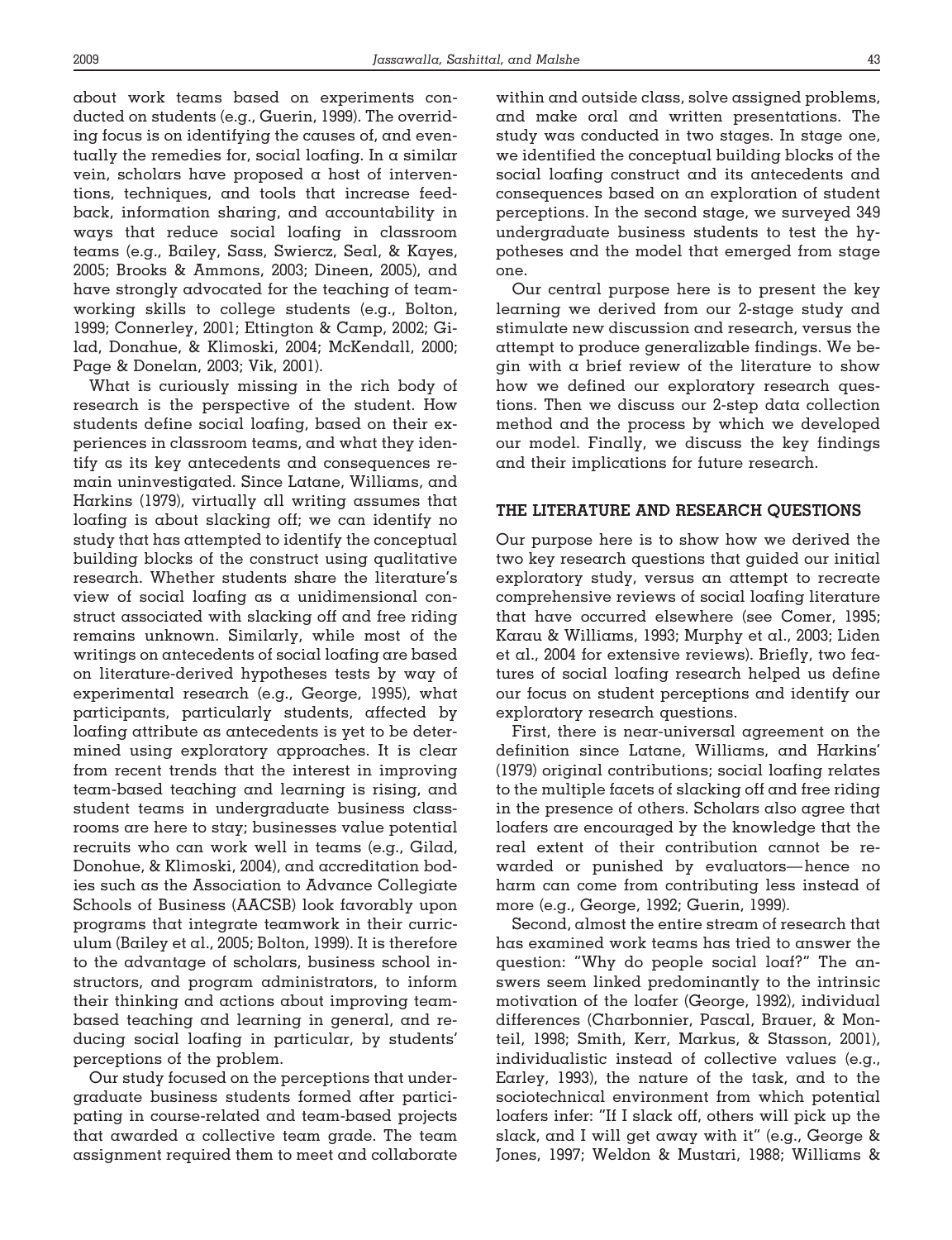Karau, 1991). There is considerable evidence to suggest that individual differences can explain why some are more likely to loaf than others (e.g., Bolin & Neuman, 2006; Morgeson, Reider, & Campion, 2005). For instance, individuals who believe they are better than others (Charbonnier et al., 1998), or have low cognitive needs (Smith et al., 2001), or exhibit low achievement motivation (Hart, Karau, Stasson, & Kerr, 2004) are more likely to loaf than others. In a potentially controversial study, Kugihara (1999) finds women less likely to loaf than men. Personality, a construct closely related to individual differences, seems to determine a person's ability to work with others (e.g., Bolin & Neuman, 2006; Morgeson, Reider, & Campion, 2005). However, it seems weakly associated, if at all, with social loafing. Cohen (1988) finds evidence to suggest that social loafing is too strong a phenomenon to be affected by personality; that is, people engage in social loafing despite their personality.

In terms of the tasks, for instance, higher levels of social loafing occur when the task is unmotivating or meaningless (e.g., Hackman, 1987; George, 1992; Price, 1993), and when it is more invisible and unrecognizable than visible and recognizable (see George, 1992; Liden et al., 2004). Higher levels of social loafing also occur when loafers believe their contributions will not make a meaningful difference because there are many others making a contribution (e.g., Petty, Harkins, & Williams, 1980), or when they believe that their uniqueness and individuality will not be sufficiently rewarded in a team environment (Liden et al., 2004).

In terms of the sociotechnical environment, social loafing occurs when the group is more heterogeneous than homogeneous (e.g., Earley, 1993), and larger instead of smaller (Liden et al., 2004). Poor relations with leaders and perceptions of social injustice (Murphy et al., 2003), the desire to not appear as a sucker or as someone who is too competent (Comer, 1995), and lack of evaluation and peer appraisals (Druskat & Wolff, 1999; Harkins & Jackson, 1985; Harkins & Szymanski, 1989; Liden et al., 2004) are attributed as causes of social loafing. Some scholars find that when team members believe others are social loafing, they feel encouraged to social loaf themselves (Veiga, 1991); others find that this discourages social loafing (see Liden et al., 2004). To reduce social loafing, these researchers argue in favor of changing the team's sociotechnical environment in ways to ensure that potential loafers draw explicit inferences about not getting away with slacking off without consequences.

As Ettington and Camp (2002) argue, however,

there are important differences between work and classroom teams in terms of their membership, selection processes, issues of control, and lifespan. Whether the definition, causes, and remedies, shaped largely by the concern for reducing social loafing in work teams, are directly applicable to the classroom teams for teaching and learning remains unknown largely when the thinking is uninformed by students' perceptions of the problem. At present, the absence of concern for students' perception of social loafing precludes a literaturederived, hypotheses-testing study and strongly implicates the need for exploration. Hence we defined two research questions to guide our exploratory research: (a) How do students perceive social loafing based on their experiences with undergraduate business classroom teams? and (b) what do they define as the key antecedents and consequences of social loafing? We began an exploration of these questions with the intent of developing a grounded model, and then proceeded to confirm the model using survey data.

### **METHOD**

### **Exploratory Study**

In the exploratory stage, one co-author began by conducting a class discussion on social loafing in two sections of the organizational behavior course. The definition of social loafing based on George's (1992) measure was discussed at length. Then, students were asked to reflect and make a note of the social loafing they had personally experienced in classroom teams. After students had the opportunity to retrieve at least one relevant experience and keep it focal in their consciousness, they were asked to convene into their teams and collectively address the following:

- Discuss instances of social loafing each team member has observed/experienced in previous teams.
- What exactly did the social loafer do in each case?
- How did the social loafing impact the team in each case?
- How have you dealt with social loafers in previous teams; i.e., what exactly did you do when faced with social loafing in your team? What happened as a result?
- Why do you believe the social loafer(s) did what they did?
- What are some of the things you wish your professor had done to prevent social loafing?
- What class policy would you formulate to prevent social loafing in your classroom teams?

The instructor briefly participated in each team's discussion and made notes about the responses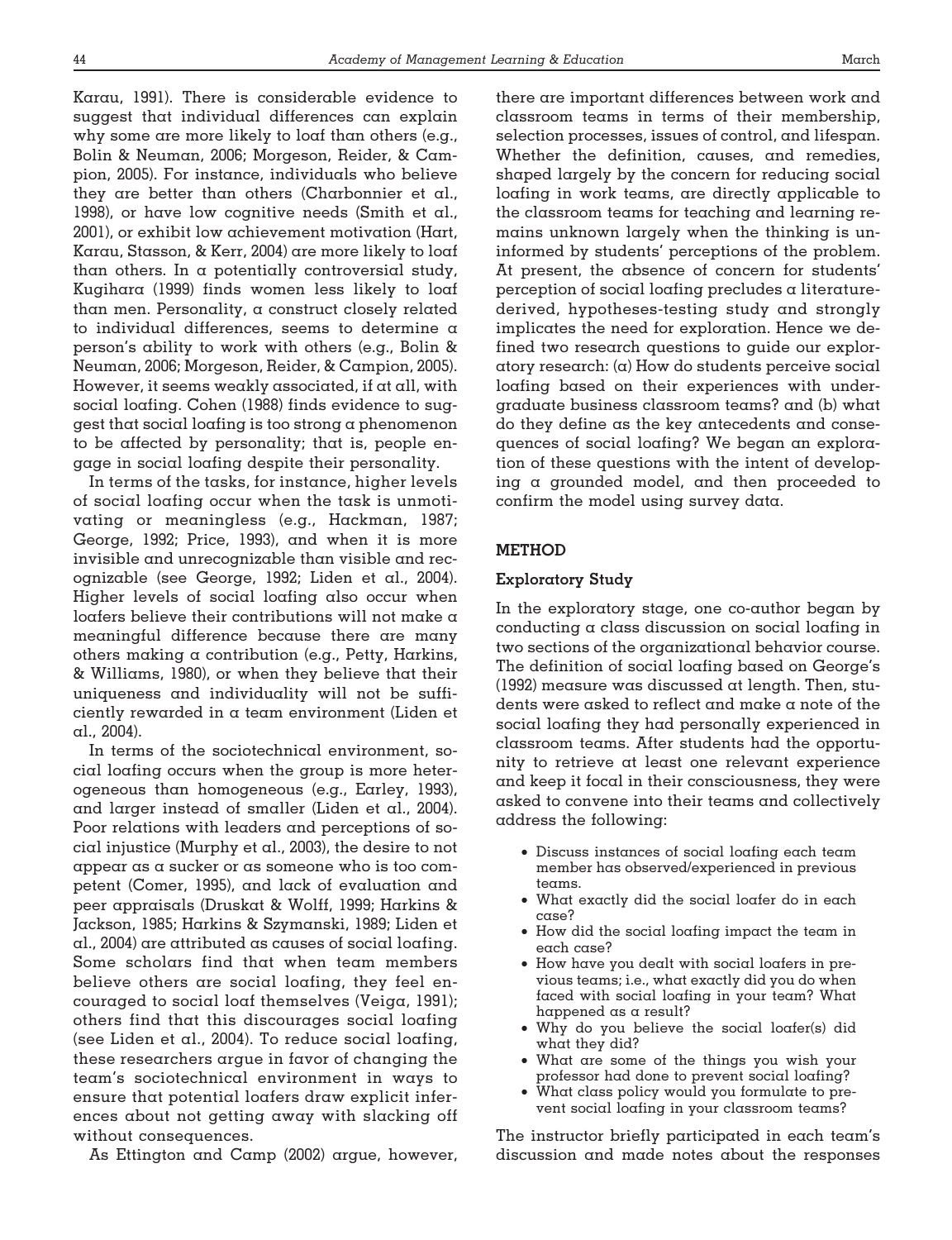from participants. Each team was asked to provide a written description of the discussion that occurred and present the collective responses to these questions. The instructor's notes and the written responses from the teams were content analyzed. In pursuit of designing scales with content validity, we wanted to know what students think about when they think about their experiences related to each of the questions. During the content analysis, we focused on  $(a)$  the breadth of issues raised in response to each question; and (b) key commonalities and differences in student responses. The analysis yielded a list of issues discussed by students in response to each question.

Once we had identified key areas that deserved additional information, the same co-author conducted a class discussion about social loafing in two undergraduate sections of the Organizational Behavior course. During each class discussion, the instructor drew six columns on the white board titled  $(a)$  What social loafers do; (b) The impact of social loafing on the team; (c) Why you think social loafers do what they do? (d) What did you/your team do in response to the social loafing? (e) What was the response from the social loafer? (f) What should the professor have done? and (f) What class policy would be useful for preventing social loafing in the future? During the class discussion that occurred, the instructor sought clarifications and asked for concrete examples. The responses were also recorded on the white board as the class progressed. To ensure connectedness among responses, a facilitator recorded each concrete example of social loafing with relevant information regarding how it impacted the team, what the team did in response, why the team felt the social loafer was behaving that way, what they expected the instructor to do, and the policy that they thought would prevent such social loafing. Our intent was to not only identify the universe of concepts relevant to each question for content validity of scales, but also to derive hypotheses about relationships among the concepts.

# **Content Analysis, Guiding Framework, and Hypotheses**

At the end of the 2-stage exploratory study, we had accumulated the following material: instructor notes of team discussions in stage one, the written account of each team's responses to our questions in stage one, transcripts of tape-recorded class discussions, instructor notes, and a record of the notes made on the white boards in stage two. The content analysis of this material was done in two steps. First, we listed all issues that students had

identified in response to the questions we asked and during their team discussions. Second, we counted the number of times each issue was mentioned by students—the more it was mentioned, the more likely we were to use that issue in developing our measures. The content analysis of students' perspectives yielded the following exploratory findings: (a) Social loafing is more than "slacking off;" it relates to poor quality work performed by the person, as well as to their distractive and disruptive behaviors; (b)  $\alpha$  student's apathy and social disconnectedness are attributed as the antecedents of social loafing behaviors; and (c) as a result of social loafing, other team members work harder to pick up the slack, and the team's overall performance is poor. By *social disconnectedness*, we refer to the negative nature or weakness of social relationships between social loafers and their peers in the team; that is, specifically to the extent to which they appear to  $(\alpha)$  dislike or fail to get along with one or members of the team; (b) not belong to the team. By *apathy*, we refer to social loafers' apparent disinterest and lack of caring for the task, other team members, or the grade, to their perceived laziness and expectation that others would pick up the slack.

There was also considerable evidence to suggest that distractive, disruptive behaviors are intrinsic to social loafing behaviors in the verbal and written protocols. Consider the following three responses from students during group discussions:

[The social loafer] contributed very little to the project over the course of the term. He seemed to be much more content showing up to meetings very late, talking to his friends on his cell phone most of the time [during meetings]. He was a smoker as well and insisted on going out to smoke every time a difficult situation arose, always to return when [the rest of us] had solved the issue.

It was good that [name of person] tried to make our meetings as entertaining as possible, but telling too many jokes and acting unprofessionally also slowed down our meeting pace and hindered the team's progress.

We had a social loafer who would not show up to meetings and would not do his work. He would also talk excessively during meetings about things off topic. His social loafing made the rest of us take our work less seriously. We were often distracted by him during meetings.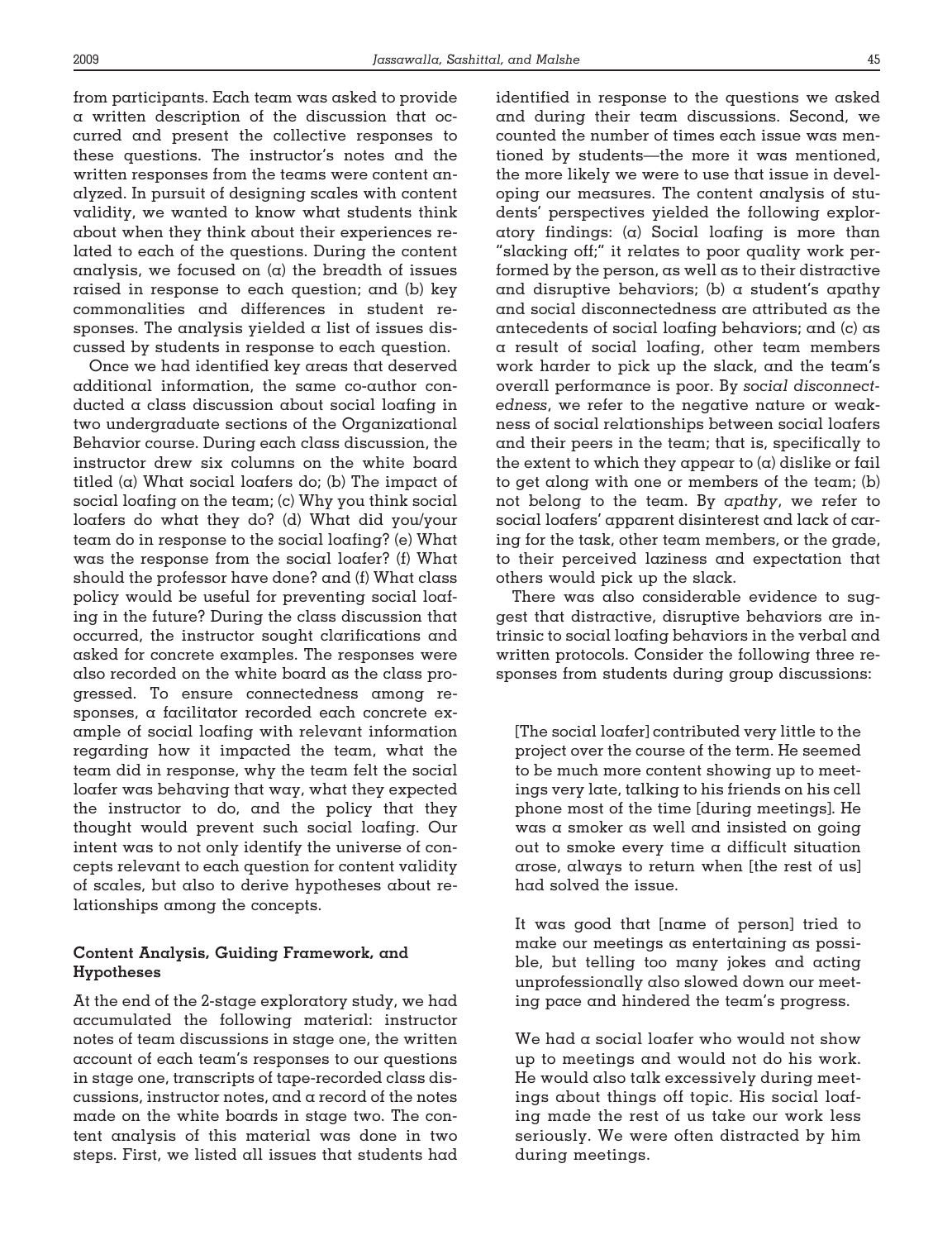The notion of distractive, disruptive behaviors also emerged in the written responses turned in by students. Consider two of the following written excerpts submitted by students:

The social loafer would always make jokes and put off the task at hand we were trying to solve. We would meet as a group and make a list of objectives and it would take our group longer [to accomplish them] because this person was always off task and procrastinating.

Another, more significant example of social loafing in the group is that two members often engage in side conversation while we are in the middle of a team discussion. While some socialization is good for team morale and even can create more shared reality, it slows these members down and the rest of the group is affected. This causes unrest in the group as it is very distracting. The group loses focus on the task. Sometimes other members, me included, join the discussion instead of having the members maintain focus. This has increased meeting time, when that time could be used for other parts of the project. The two members decrease the group productivity in discussion by not being involved and they also distract the other members from the task.

Based on the data-derived notions, we tested the following hypotheses—all in the context of undergraduate business classroom teams, and from the perspective of team members:

- *Hypothesis 1: Students define social loafers as those that engage in (a) doing less and slacking off; (b) doing poor quality work for the team; and (c) engaging in distractive and disruptive behaviors.*
- *Hypothesis 2: Students will attribute social loafing behaviors (i.e., doing less, slacking off, doing poor quality work, and distractive, disruptive behaviors) to (a) loafer's apathy; and (b) loafer's social disconnectedness.*
- *Hypothesis 3: As a consequence of social loafing behaviors, students will say that (a) they worked harder to pick up the slack; and (b) the team's competitive performance was adversely affected.*

#### **Survey**

In the final stage, a questionnaire was administered to 394 undergraduate business students in 23 sections in a midsized state university (see Table 1 for scales).<sup>1</sup> All participants were full-time, traditional age (18 –23 years) undergraduate students in the residential campus of the university. The instructor in each class informed students that  $(\alpha)$ They were participating in  $\alpha$  study of social loafing; (b) social loafers were members of teams that did not do their share of the work, slacked off, expected others to pick up the slack, and expected and often received the same grade as other team members. Students were asked to answer all questions, but refrain from completing the survey if  $(\alpha)$ they had never experienced social loafing; or (b) they had already completed the questionnaire in another course. All students present when the surveys were administered indicated that they had experienced social loafing in their classroom teams at the university and completed the survey (the participation rate was 100%). No extra credit was awarded for participation. The data were input by a work study student and double checked for recording errors by the authors.

The process we followed for developing our model is as follows (see Appendix for details on model development and how we addressed the issue of common methods variance). First, we looked at the descriptive statistics and also assessed Cronbach's alphas for each scale to examine the internal consistency of the scales (see Table 1). Second, we conducted an exploratory factor analysis (EFA) to assess how various items loaded on their hypothesized constructs. We carefully examined the EFA "solution" to see how a group of items loaded on each of the factors and then went back to our qualitative findings to assess the extent to which the EFA "solution" was consistent with our qualitative findings. We want to emphasize that our grounded theory provided us the context for interpreting the mathematical results of EFA. Third, we conducted confirmatory factor analysis (CFA) to assess  $(a)$  unidimensionality of scales; (b) discriminant validity of scales; and (c) whether the social loafing was a second-order construct. Finally, we used EQS software to analyze our hypothesized model.

<sup>&</sup>lt;sup>1</sup> The sections included (number of sections in parentheses) were Econometrics (1), Entrepreneurship (1), International Business (2), International Economics (1), Labor Economics (1), Leadership (1), Management Information Systems (2), Marketing (3), Organizational Behavior (4), Organizational Strategy (4), Production and Operations Management (2), Public Relations (1), Sports Economics (1).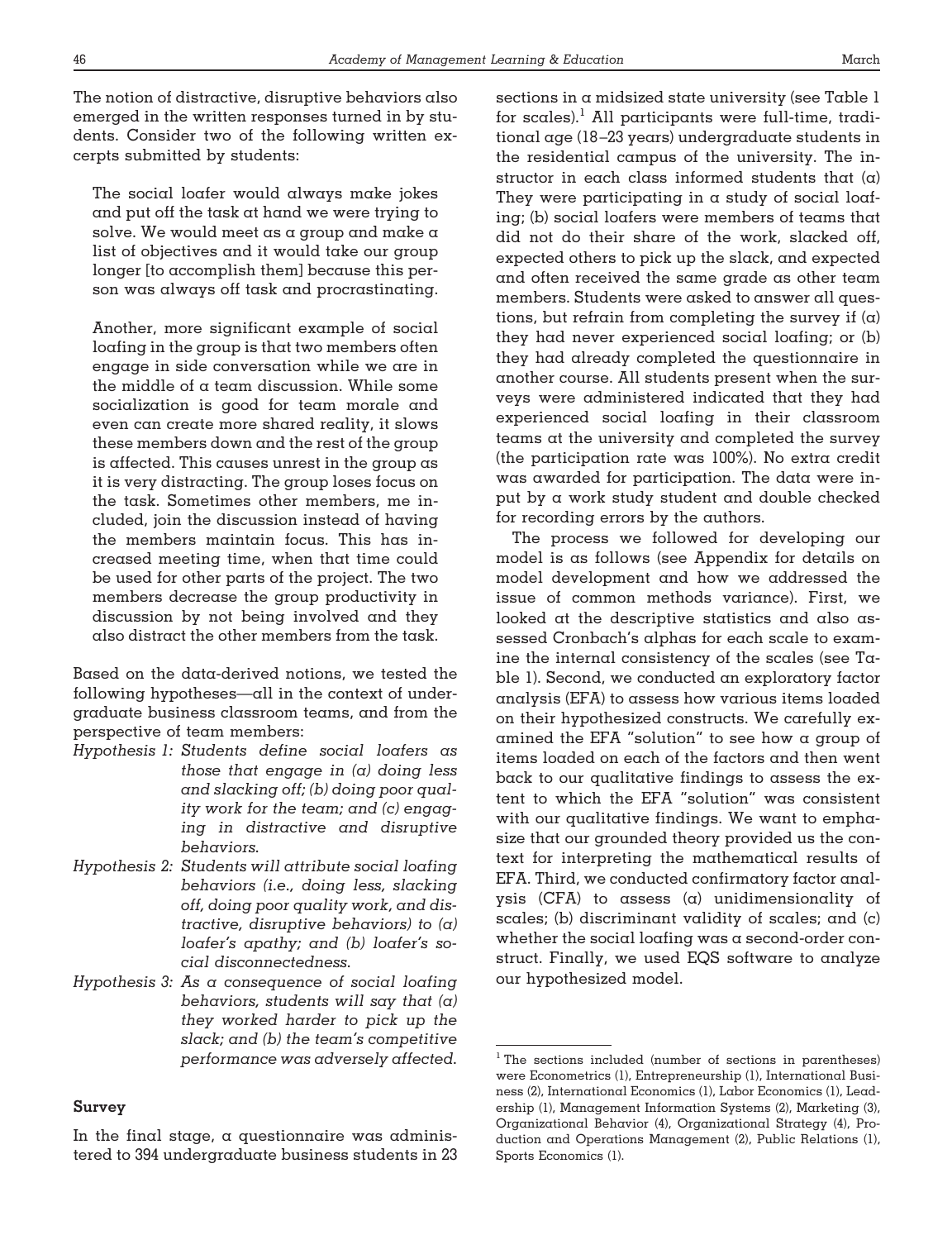# **TABLE 1**

| Scale                                           | <b>Items</b>                                                                                                                                                                                                                                                                                                                    | Alpha |
|-------------------------------------------------|---------------------------------------------------------------------------------------------------------------------------------------------------------------------------------------------------------------------------------------------------------------------------------------------------------------------------------|-------|
| Loafer's apathy                                 | I believe that the social loafer<br>• expected others to pick up the slack with no consequences to him/her<br>• was not interested in the topics/tasks assigned to the team<br>• did not care about earning high grade in the class<br>$\bullet$ just did not care<br>$\bullet$ was just plain lazy                             | 0.600 |
| Loafer's distractive and disruptive<br>behavior | The social loafer<br>• had trouble paying attention to what was going on in the team<br>$\bullet$ engaged in side conversations a lot when the team was working<br>• mostly distracted the team's focus on its goals and objectives                                                                                             | 0.671 |
| Loafer's disconnectedness                       | I believe that the social loafer<br>• did not like one or more members on the team<br>• did not get along with one or more members of the team<br>• was not part of the clique, and did not seem to belong to the team                                                                                                          | 0.792 |
| Loafer's poor work quality                      | The social loafer<br>• came poorly prepared for the team meetings<br>$\bullet$ had trouble completing team-related homework<br>$\bullet$ did a poor job of the work he/she was assigned<br>· did poor quality work overall on the team                                                                                          | 0.820 |
| Team members do more to pick<br>up the slack    | As a result of social loafing<br>• team members had to waste their time explaining things to the social loafer<br>• other team members had to do more than their share of work<br>• other team members had to redo or revise the work done by the social loafer<br>• the work had to be reassigned to other members of the team | 0.722 |
| Poor overall team performance                   | As a result of the social loafing<br>$\bullet$ the team had fewer good ideas than the other teams<br>• the team missed deadlines<br>• the team's final presentation was not as high quality as that of other teams                                                                                                              | 0.653 |

# **FINDINGS**

Figure 1 reflects the empirical test of our model that incorporated relationships among social loafing behaviors and their antecedents and consequences (path coefficients shown in the figure). The model and the linkages shown with solid arrows have an acceptable fit. Specifically, the model has a  $\chi$ 2 of 195.991 with 201 degrees of freedom. Further, the values for CFI (0.987), NFI (0.897), NNFI (1.005), as well as the average standardized residuals (0.076) indicate a good model fit. The standardized item loadings and the associated *t* values for the measurement model reconfirm that all items had significant loadings on their hypothesized constructs. The results indicate that the social loafer's apathy (H1;  $\beta$  = 0.462,  $t$  = 2.92,  $p$  < 0.05) and loafer's social disconnectedness (H2;  $\beta$  = 0.207,  $t$  = 1.91,  $p$   $<$  0.1) are positively related to his/her distractive behavior on the team. Loafer's apathy is also positively related to poor quality work (H3;  $\beta$  = 0.656, *t* = 3.96). When loafers produce poor quality work, the team members do more and pick up the slack to compensate for the loafing (H8;  $\beta$  = 0.724,  $t = 4.41$ ) while his/her distractive behavior (H5;  $\beta$  = 0.296, *t* =2.06) positively contributes to poor

overall team performance. Consistent with our intent, we devote the following discussion to key findings that serve to stimulate new thinking and raise questions about social loafing that deserve additional academic scrutiny.

# **Complexity of the Social Loafing Construct**

Figure 1 shows the key differences between students' perceptions and current views of social loafing (see box and shaded area in Figure 1). The literature's view of the construct is unidimensional; it relates to the multiple facets of slacking off in the presence of others. This view is captured by George's (1992) 10-item interval scale, which assesses the extent to which people do less; that is, the extent to which they defer responsibility, put forth less effort, spend less time with key constituents or defer such activity to others, postpone or avoid their share of work, leave early, and take it easy. Although this scale is widely adopted (e.g., Liden et al., 2004; Murphy et al., 2003), our dataderived view is significantly more complex and multidimensional. In this regard, two issues are worth noting. First, the items related to "doing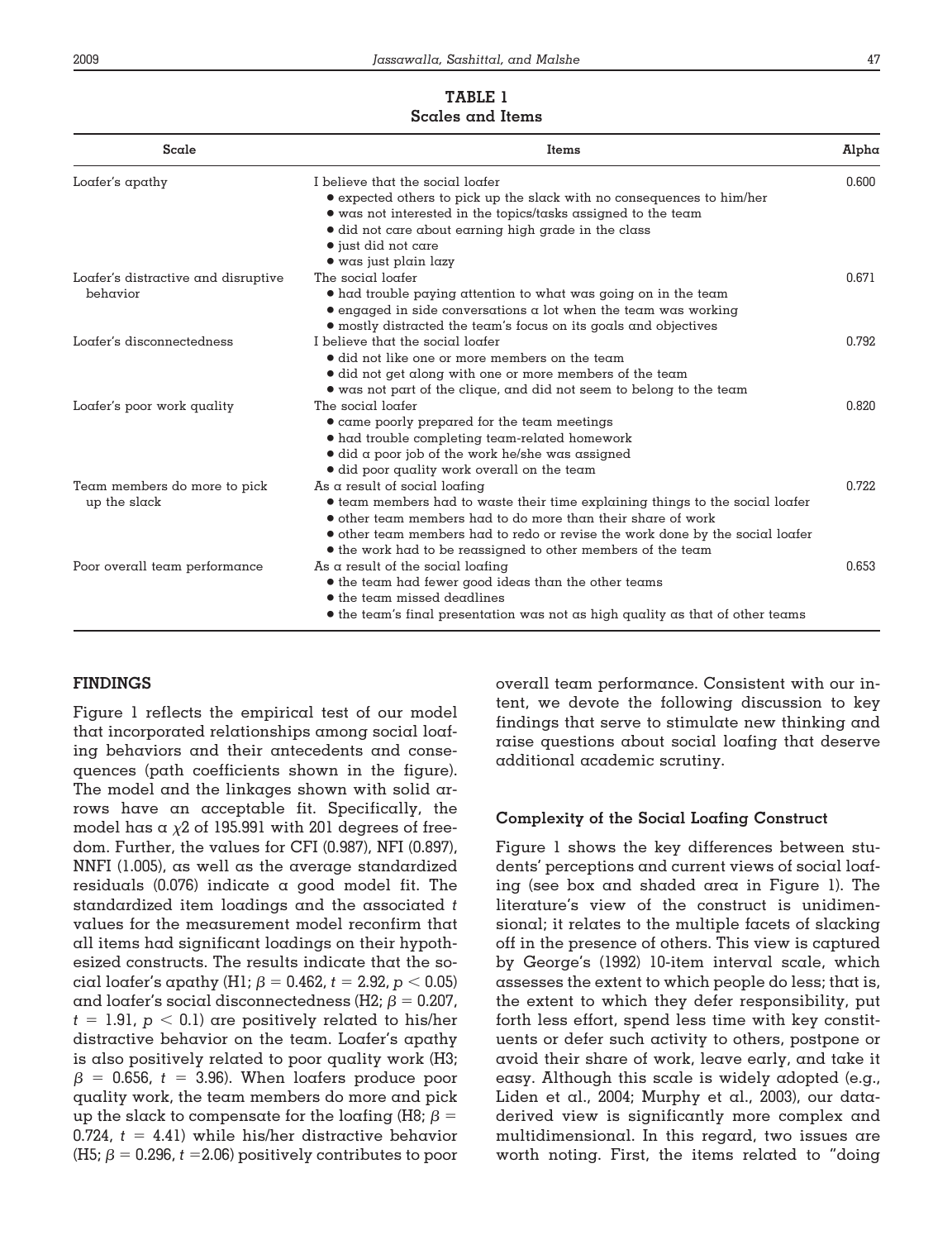

**Student Perceptions of the Antecedents and Consequences of Social Loafing in Undergraduate Business Classroom Teams.** *Note*: dotted arrows indicate *insignificant* linkages.

 $<sup>1</sup>$  Shaded part of factor 1 reflects current literature's view of social loafing.</sup>

less" and those related to "doing poorly" load on the same factor; that is, slacking off and poor contribution seem conceptually inseparable in the perceptions of students. Moreover, items related to distractive behaviors load on a separate factor. Second, the two first-order factors (i.e. *poor work quality* that combines "doing less" and "doing poorly," and *distractive behavior*), in turn, load significantly on the second-order factor. The CFA confirms that social loafing is a second-order construct. Specifically, the fit statistics for the second-order CFA for the social loafing construct were as follows:  $\chi^2$  (df) = 48.903 (12); BNFI = 0.959; BN- $NFI = 0.945$ ; CFI = 0.969; RMSEA = 0.058. The standardized loadings for each of the items on their hypothesized first-order factors were above 0.52 and statistically significant. Further, the standardized loadings (*t* value) for the two first-order factors on their second-order factor were as follows: 0.697 (9.93) for distractive behavior and 0.627 (9.93) for poor work quality. Overall, the analysis indicates an excellent model fit and provides empirical evidence of the second-order nature of the social loafing construct.

The complexity of the construct also raises two issues. First, it questions whether current thinking is too strongly tethered to the notions of contribution-quantity, and incognizant of the loafer's contribution-quality. In other words, while the literature views social loafing as a matter of contribution-quantity (less versus more), students appear concerned about its quality, and its impact on their behaviors. As Figure 1 shows, the poor quality work causes them to compensate for the loafer and work harder, and the distractive, disruptive behavior negatively impacts the team's overall performance. Second, the findings suggest the strong likelihood that current conceptualizations lead to undermeasures of the social loafing construct, and systematically fail to account for the variance associated with key omitted factors. For instance, there is mixed evidence regarding the linkages between the quality of relationships among team members, and the extent of social loafing that occurs in teams. While the extent of team cohesiveness, and attribute of interpersonal relationships, is negatively related to the extent of social loafing (see Karau & Hart, 1998; Szymanski & Harkins, 1993), a recent study finds that exchange relationships among coworkers, that is, the degree to which people act in ways to benefit each other, is unrelated to social loafing (Murphy et al., 2003). While Murphy et al. (2003) attribute this counterintuitive finding to moderating variables that have not been accounted for, our findings question whether these results are attributable to the incomplete measurement of the social loafing construct; that is, attributable to the unaccounted variance associated with poor quality work, and distractive, disruptive behaviors.

#### **Team Members' Attributions of Antecedents**

As Figure 1 shows, team members attribute factors rooted in the loafer's psychosocial make-up (i.e., apathy) and in their social relationship with others (i.e., social disconnectedness) as antecedents of social loafing behaviors. Both poor quality work and distractive and disruptive behaviors are attributed to loafer apathy, whereas distractive and disruptive behaviors are uniquely attributed to social disconnectedness. Poor quality work is not attributed to social disconnectedness; that is, this link is not significant ( $\beta = 0.008$ ,  $t = 0.08$ , see dashed arrows in Figure 1 referring to insignificant linkages). Evidence of such attributions raises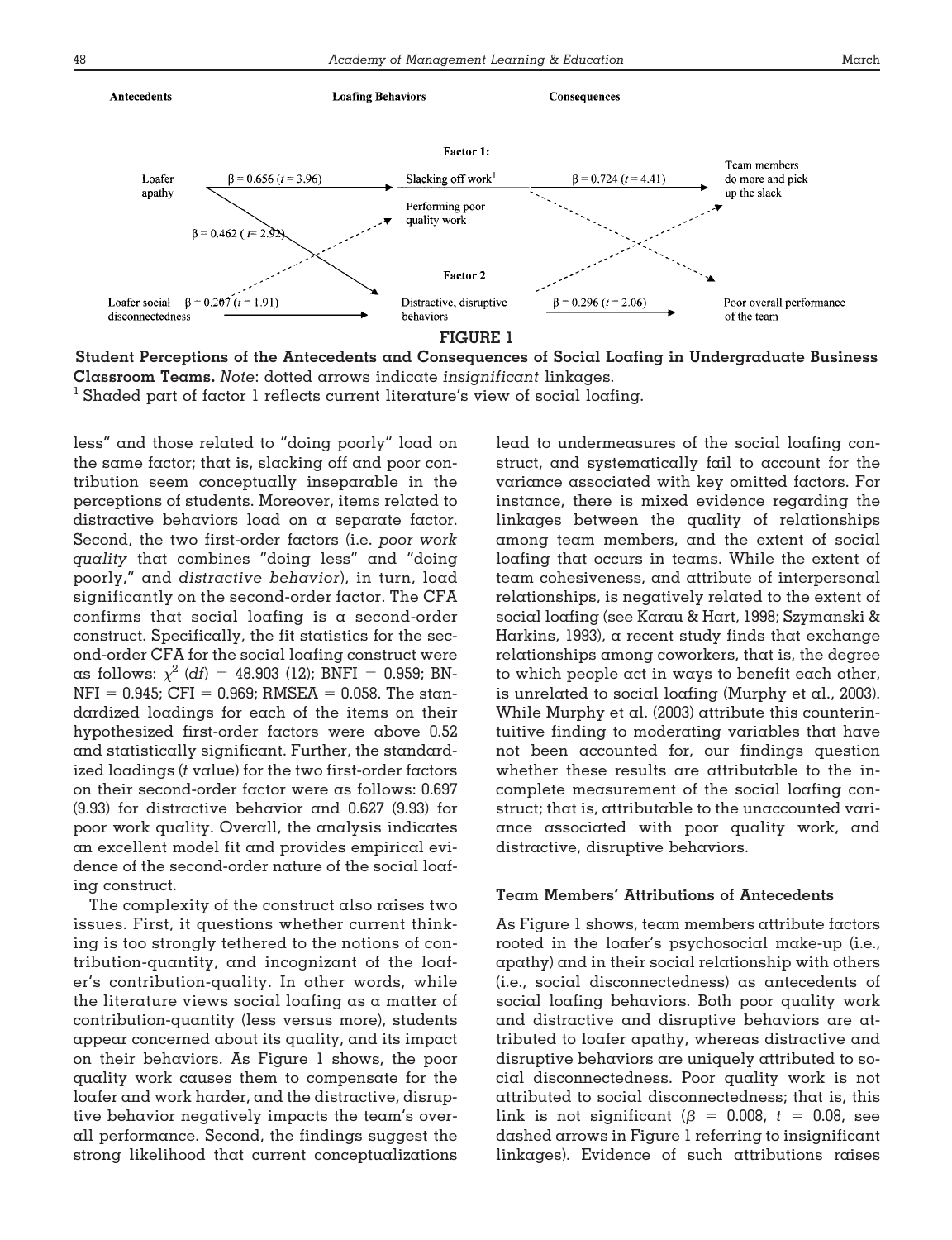three key and interrelated issues that deserve additional academic attention.

First, student attributions of antecedents differ from views expressed in the literature and question whether the latter is too strongly tethered to the notion of conscious choice. Scholars suggest, for instance that  $(a)$  loafers figure out that slacking off will not produce a direct negative impact on their personal well-being, and that others will pick up the slack; and (b) the sociotechnical environment of the team should be changed to ensure that potential loafers do not draw inferences about getting away with expending less effort (e.g., Guerin, 1999; Weldon & Mustari, 1988; Williams & Karau, 1991). Differing from this view, students suggest that (a) loafing occurs because the loafer does not care and is socially disconnected from the team members; and (b) social loafing behaviors are either weakly linked or independent of conscious choice making. Verbal protocols of students show that loafers are largely unaware that they are viewed as poor contributors who distract and disrupt others. Instead, the voices reflect their belief that they have contributed as much as any other team members, until they receive poor evaluations from their peers *after the fact.* Because they are not aware of, nor care about the compensatory behaviors of the team members, they seem hard pressed to reconcile how the team received a good overall grade if they had indeed performed poorly as indicated by peer evaluations. They seem likely to attribute the poor post priori peer evaluation to factors other than their performance. Social loafing, in such instances, seem far removed from cognitive evaluation of alternatives or consequences, or active choice making. A student who received poor peer evaluations after completion of teamwork, noted:

They marked me down with [low marks] for effort. If I didn't put in any effort would I have finished all of my tasks and finish them correctly like I did? Absolutely not. How can I get marked down for effort when I spent just as much time and effort as they did, if not more? I understand why you have this policy in place but I also know that the only reason I got marked down was because I did not fit in with my group. Our personalities clashed. The effort was there 100%.

If future confirmatory evidence from students' teams were to similarly indicate that the antecedents are independent of or weakly linked to choicemaking and are instead linked to apathy and social disconnectedness of loafers, then  $(a)$  it may represent a key distinction between work and student teams; and/or (b) the implied remedies for social loafing are likely to differ substantially from current remedies proposed in the literature. In particular, manipulating the sociotechnical environment of the team may not produce sustained reduction in social loafing if the antecedents are rooted in other factors as the current literature suggests.

Second, the data attest to the perceptiveness of students in terms of their attributions. For instance, students attribute distractive, disruptive behaviors to loafer apathy; that is, to their lack of caring about the task, their laziness, and their expectation that others will pick up the slack. This attribution mirrors views in the literature: the psychology literature regards disengagement and disruption as characteristic of apathy. Della Fave and Massimini (2005: 270) note, "apathy is characterized by . . . The lack of attention, concentration, and control lead to disruption in consciousness and to the waste of psychic resources and skills." In a similar vein, students attribute distractive, disruptive behaviors uniquely to the loafer's social disconnectedness, and not to their apathy; that is, to their not liking, not getting along, and not belonging to the team. This too is a perceptive attribution; it mirrors current views that poor needs management, distrust, and anxiety caused by social disconnection result in distractive, disruptive behaviors. For instance, persons with low social connectedness are attributed with poor abilities to manage their own needs, emotions, and thinking (e.g., Tesser 1991) and are more likely to exhibit lowered self-esteem (e.g., Kohut, 1984). Socially disconnected people are also known to display lowered levels of trust toward others (Aronoff, Stollak**,** & Woike 1994), and suffer from high levels of anxiety (Lee & Robbins, 1998). The perceptiveness suggests that new insights into team-based teaching and learning can emerge when student perspectives are better understood.

Third, the prevalence of social loafing, and by association the prevalence of its antecedents raises several concerns. Consider that every one of the traditional age students in 23 sections of undergraduate classes participated in the study based on at least one experience with social loafing in their classroom teams; no student declined to participate on account of "no experience with social loafing." Even if the 100% response rate was inflated by  $\alpha$  host of factors including the captive nature of the audience, and even if the responses were influenced by the introductory preamble and by the resulting interactive testing effect, social loafing seems highly prevalent, if not universal. If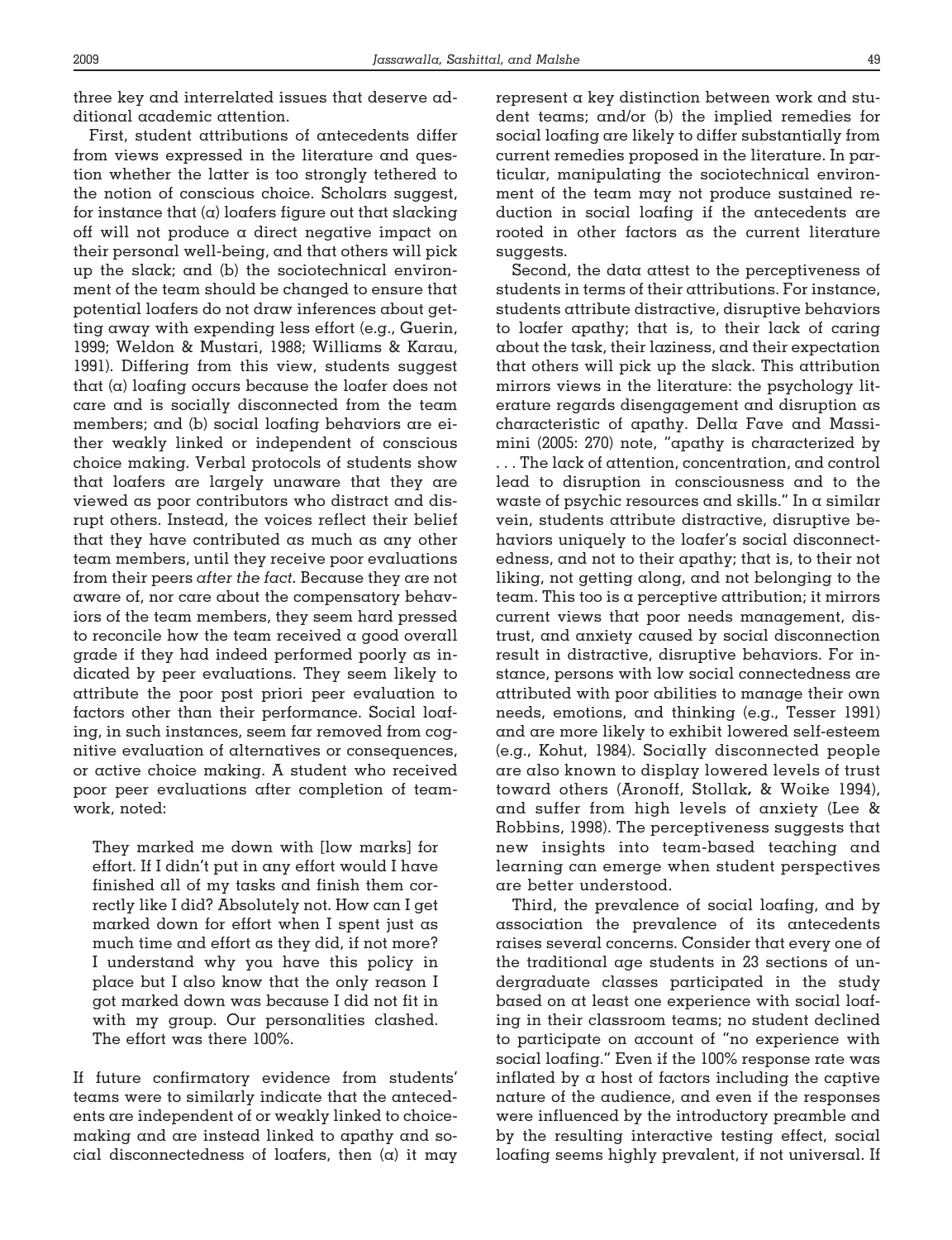so, the question arises: "Are its antecedents similarly prevalent"? Both student apathy and social disconnectedness are deeply concerning issues that the current pedagogical literature does not recognize. While a rich body of writings has explained the apathy of bystanders (see Garcia, Weaver, Moskowitz, & Darley, 2002 for extensive review), and some have highlighted student apathy toward political and social activism (e.g., Birnbach, 1985; Fatsis & Weinbach, 1998; Leob, 1988, 1996), how student apathy hinders learning in classroom teams has attracted virtually no attention. In a similar way, social disconnectedness has received significant attention (e.g., Baldwin, 1994; Lee & Robbins, 1995, 1998; Tesser, 1991), and Generation Y's attachment to the cyberspace of other people is noted (e.g., Crawford, 2005); how it gets in the way of teaching and learning in business school classrooms in general, and contributes to social loafing in classroom teams in particular remains uninvestigated. Sustainable solutions to social loafing in undergraduate classroom teams are more likely to emerge when these important antecedents are better researched and understood.

#### **Loafing and Team Outcomes**

From students' perspectives, loafers' poor quality work and distractive, disruptive behaviors produce two distinct outcomes. As a consequence of poor quality work, team members do more, revise and redo the work, take on more responsibility, and pick up the slack created by the loafer. As a student explains:

So, the other students took charge and took the positions they were interested [in] and took [on] the majority of the work and the "social loafer" sat back and had the work done for him. It was considered more desirable to have the social loafer do no work since his prior work was less than satisfactory.

The second-stage data analysis shows that students do not view poor performance of the team as a consequence of the loafer's poor quality work; that is, the link between loafer's poor quality work and poor overall performance of the team is insignificant ( $\beta$  = 0.203,  $t$  = 1.66, see dotted arrow in Figure 1). Instead, poor performance of the team is linked uniquely with distractive behaviors of the loafer, which in turn is attributed by team members to both the loafer's apathy and social disconnectedness. Data analysis indicate that while they can accommodate poor quality work of the loafers by reallocating their attention and energies, and ensure that they do not receive an overall low team grade, team members are powerless to stop the impact of distractive and disruptive behaviors of students on poor overall team performance. Loafers' distractive and disruptive behaviors are not significantly linked to team members doing more  $(\beta = 0.234, t = 1.67,$  see dotted arrow in Figure 1). There are two implications of this finding that deserve additional research. First, the findings reinforce Williams and Karau's (1991) notion that people compensate; that is, they work harder when they perceive one or more coworker is loafing, particularly when the task is of great importance (see Liden et al., 2004 for similar findings). Second, poor quality work—including that resulting from slacking off—and its insignificant linkage with poor team performance suggests that team members implicitly collude to become martyrs and compensate for the loafer's free-riding behaviors.

In a related vein, the student perceptions of consequences indirectly underscore current views that strongly advocate for curriculumwide instruction regarding team-working skills. Although we did not specifically query what instructors did, we infer that students are not receiving sufficient instruction and training about work teams because  $(\alpha)$  students seem to take the effort to compensate for the loafer's poor contribution by doing more of what they know how to do; and (b) students cannot manage or compensate for the distractive, disruptive behaviors of the loafers because it lies outside their skill set. Current writings suggest that our data-derived notion of deficiency in instruction and skills may well represent something more than an idiosyncratic quirk of our sample, and indicative of a larger trend related to inadequate instruction and training in colleges (e.g., Bolton, 1999; Ettington & Camp, 2002; McKendall, 2000; Vik, 2001). Future research to test whether training and the development of skills would inspire students to take action and mitigate the impact of distractive, disruptive behaviors on overall team performance, is worthy of academic scrutiny.

# **CONCLUSION**

When thinking about implementing remedies for social loafing in classroom teams, it may be important to consider the potential of students, instructors, and program administrators as implicated by our study. Although students compensate for loafers who slack off and contribute poorly to the collective effort by working harder, they cannot compensate for the loafer's distractive, disruptive behaviors. Although instructors can potentially intervene when loafers act distractive and disrup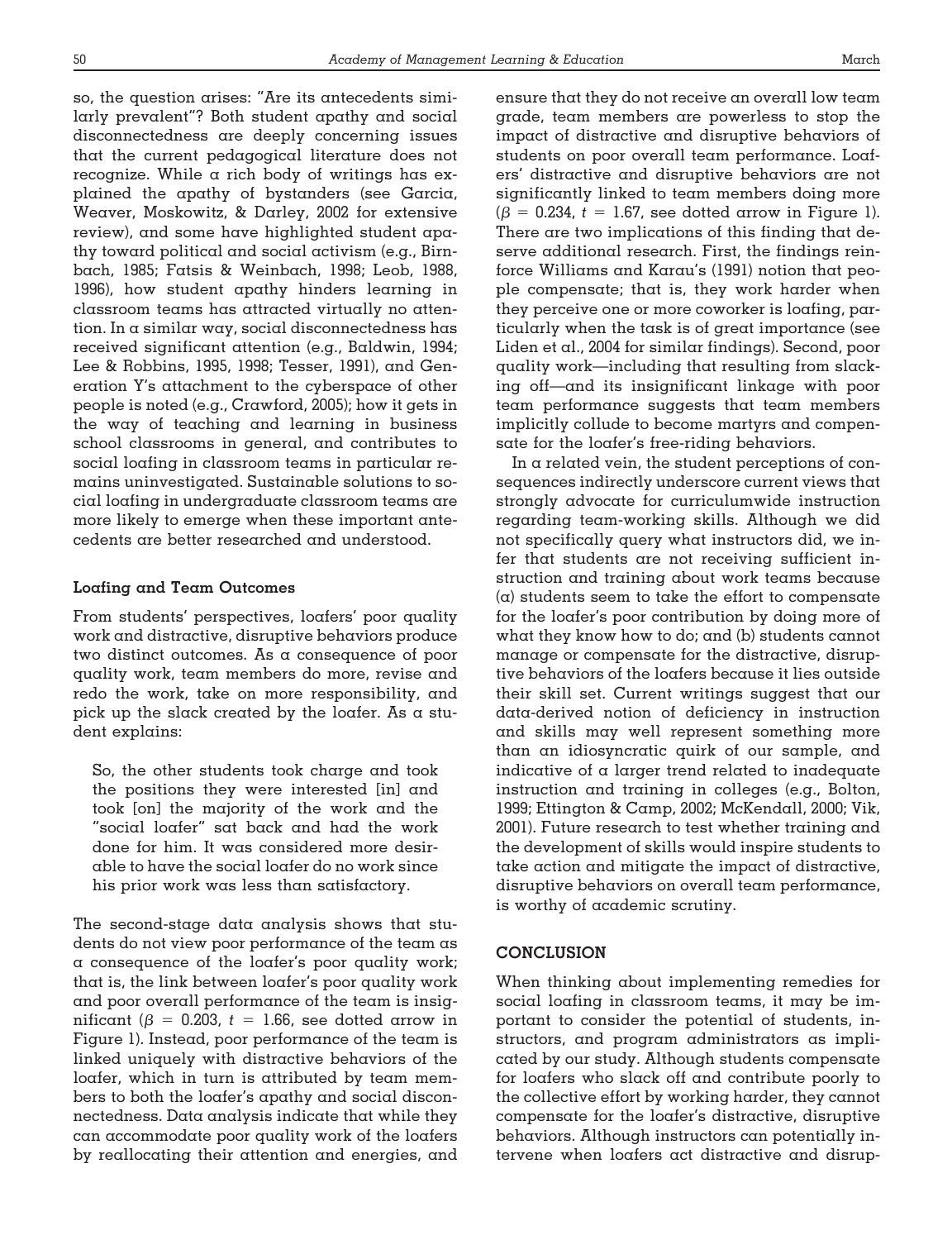tive, they cannot compensate for poorly designed curriculums that leave students unprepared for effective teamwork. Although program administrators can participate in developing across-thecurriculum courses that teach team-work skills, they cannot unilaterally implement effective solutions for student apathy and disconnectedness. Social loafing is a complex problem; its solutions are perhaps as complex and require collaborative initiatives across campus.

There are many weaknesses of our study: We could have selected a large sample in our exploratory study and survey, picked many instead of one university campus, studied a cross-section of students instead of a homogeneous group of traditional-age residential undergraduates, focused on the links between student perceptions and other variables, such as demographics. We could have conducted an experiment or conducted a longitudinal analysis instead of what we did. While we have taken steps to reduce the impact of common method variance (and discussed how in the Appendix), the study is not immune to the problems it creates. Nevertheless, consistent with our intent, we raise  $\alpha$  host of issues that deserve the attention of scholars, given  $(a)$  the absence of research on student perception of social loafing; and (b) the high level of interest in team-based teaching and learning in undergraduate business classrooms. The problem of social loafing in classroom teams seems more complex than the literature's view derived from work teams, and largely based on hypotheses-testing studies. In  $\alpha$  similar vein, its antecedents in student teams seem rooted in factors that may shape the effectiveness of teaching and learning in undergraduate business classrooms, yet have received virtually no attention from scholars. Confirmatory evidence from a variety of settings, particularly across business disciplines and colleges, are needed before definitive knowledge emerges in this area.

# **APPENDIX**

#### **DETAILS OF MODEL DEVELOPMENT**

#### **Scales and Content Validity**

Table 1 shows the scales we derived from the qualitative data and used to measure the six constructs of interest (with Cronbach alpha coefficients as reliability measures). All scales are new and developed using the multistage approach that is consistent with Churchill (1979) and Gerbing and Anderson (1988). The case for face validity for our scales is made by the use of itemized rating and Likert scales. The case for content validity is rooted in the following. First, the source for scale development was the data generated through focus groups wherein students freely discussed the issues related to social loafing. Second, the *information redundancy* across the multiple transcripts of class discussion and student/instructor notes indicated that we captured most of the elements that are important for this phenomenon. These iterative procedures also helped us identify irrelevant, confusing, or conceptually overlapping items and "purify" scales. After a satisfactory conclusion on the item pools and finalization of the instrument, the researchers reviewed the final instrument for comprehensiveness, question clarity, questionnaire format, appearance, and the flow of questions.

#### **Model Development**

We derived the model using the following procedure. First, we conducted an exploratory factor analysis to check whether the items for each scale were loading on their hypothesized constructs. We want to reemphasize here that our grounded theory provided us the context for interpreting the mathematical results of EFA. While most items loaded cleanly on their expected factors during the exploratory factor analyses, the crossloadings were assessed using the following criteria:  $(a)$  itemto-total correlation, and (b) the content of the item. A decision was made to eliminate or retain the item (e.g., Churchill, 1979). We also calculated coefficient alphas for each of the scales (see Table 1). While alphas for two of the scales have acceptable values of at least 0.7 (Nunnally, 1978), we want to mention that three remaining scales have alphas slightly lower. While this can be a limitation of this study and may advise us to exercise caution while interpreting its results, it is not uncommon to have constructs with alphas below the 0.7 level in published studies, especially when new scales are being developed (e.g., see Moorman, 1995; Moorman & Miner, 1997).

Next, we conducted two confirmatory factor analyses (CFAs)—first to assess unidimensionality of scales (e.g., Gerbing & Anderson, 1988) and second to assess our data-derived notion that social loafing is a second-order construct because our qualitative data suggested that student perceptions of social loafing referred to more than "slacking off," and that it included poor quality work and distractive, disruptive behaviors as well. We used EQS to do the CFA—specifically we utilized the elliptical solution (ERLS) because it enhances the ability to estimate the model even when the data are nonnormal (Bentler, 2004). The results of the first CFA showed that all items load significantly on their hypothesized constructs. Further, our goodness of fit indices have acceptable values:  $\chi^2$  $(df) = 513.935(194)$ ; BNFI = 0.910; BNNFI = 0.930; CFI = 0.941;  $RMSEA = 0.06$ ; thus indicating the unidimensionality of scales. The second order CFA for the social-loafing construct also had acceptable fit indices and factor loadings as discussed earlier. It helped us confirm our data-derived notion that social loafing is a second-order construct.

Third, to assess discriminant validity of the constructs, we performed CFAs with the 2-step nested model approach using ESQ (see Gerbing & Anderson, 1988). Briefly, in the first step, the measurement items are allowed to load on their theorized factor/theorized construct/hypothesized construct while the factors are allowed to covary. In the second step, the covariance between the two factors is set to one. Discriminant validity is established by assessing the difference between the  $\chi^2$  of the free covariance model and that of the constrained model. A significant  $\Delta \chi^2$  indicates discriminant validity. We compared all construct pairs using the above 2-step process and the discriminant validity of each construct was established.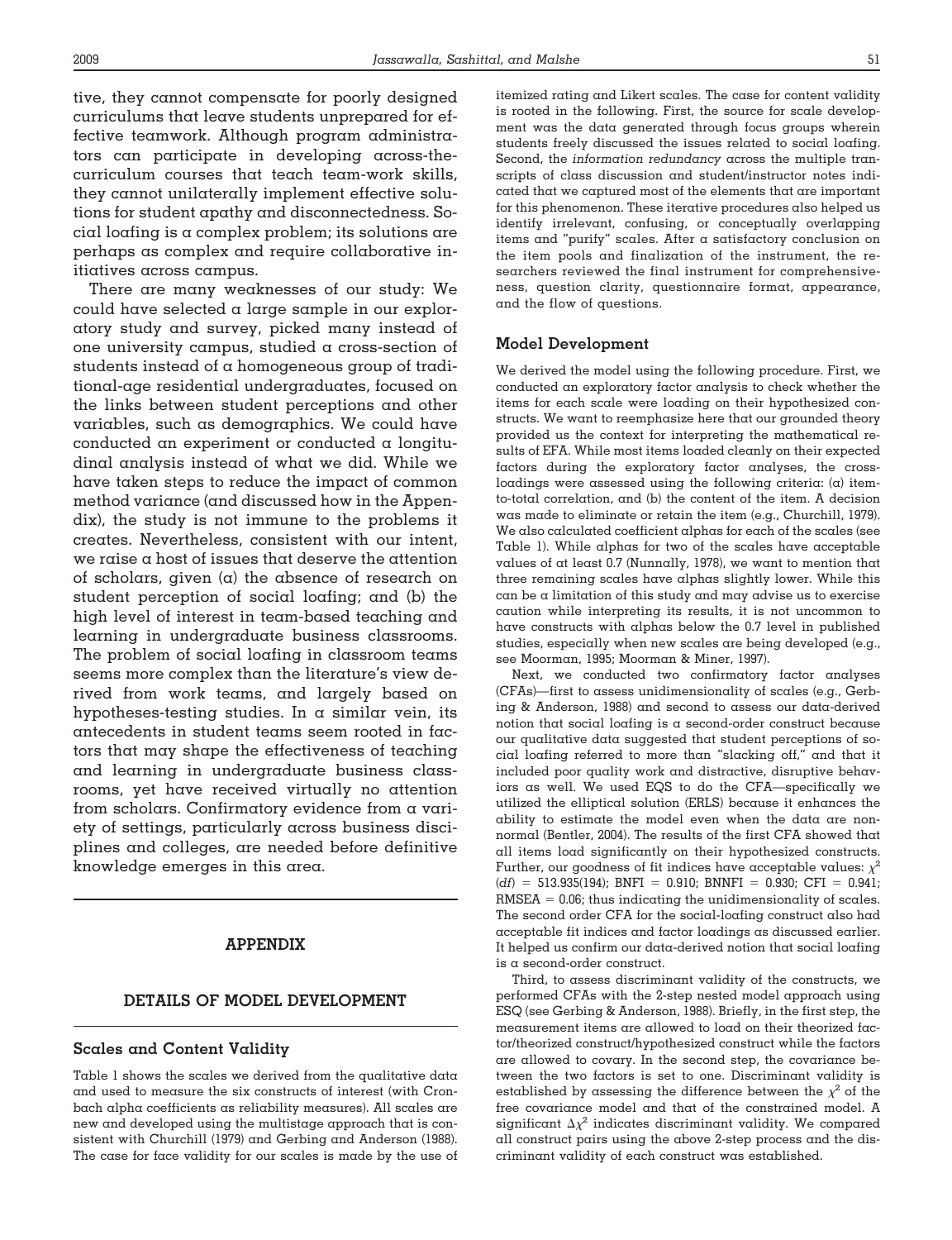Fourth, having established the reliability and validity of our scales, we used the EQS software to test the hypothesized model; specifically the elliptically re-weighted least square (ERLS) method offered by EQS to test the presence of relationships among various constructs was utilized. The ERLS method assumes a multivariate elliptical distribution that is a more generalized form of the multivariate normal distribution assumed by the commonly used maximum likelihood (ML) method (Tippins & Sohi, 2003). According to Sharma, Durvasula, and Dillon (1989: 220), "the performance of ERLS is equivalent to that of ML for normal data and superior to that of other estimation techniques for non-normal data." As important, we analyzed the structural and path model simultaneously. This provides a rigorous estimation of the model under consideration.

#### **Addressing Issues of Common Method Variance**

Because we did not independently assess the extent of social loafing in the team, one may argue that our study could be affected by common methods variance—although we took several steps to minimize its impact. For instance, Podsakoff, MacKensie, and Podsakoff (2003) suggest a number of procedural and statistical remedies to control for the common method variance. The key to controlling method variance through procedural remedies is to identify what the measures of the predictor and criterion variables have in common and eliminate or minimize it through the design of the study. Consistent with Podsakoff et al. (2003), we employed the following procedural remedies: We (a) protected respondent anonymity and reduced evaluation apprehension; (b) urged the respondents to answer questions as honestly as possible to reduce their evaluation apprehension and make them less likely to edit their responses to be more socially desirable, lenient, acquiescent, and consistent; (c) tried to reduce method biases through the careful construction of the items themselves, and made sure that the items were not ambiguous, unfamiliar, difficult to understand, or unspecific and verbose.

We used two additional remedies suggested by Podsakoff et al. (2003) to address the common methods variance issue. First, we used Harman's single-factor test to ensure that our results are not unduly hampered by the common method bias. This test is widely used and has been employed in published studies (e.g., Menon et al., 1999). When using this technique, one loads all of the variables in the study into an exploratory factor analysis and examines the un-rotated factor solution to determine the number of factors that are necessary to account for the variance in the variables. The basic assumption of this technique is that if a substantial amount of common method variance is present, either  $(a)$  a single factor will emerge from the factor analysis; or (b) one general factor will account for the majority of the covariance among the measures. More recently, some researchers using this technique have used confirmatory factor analysis (CFA) as a more sophisticated test of the hypothesis that a single factor can account for all of the variance in their data. Our results of the Harman's single-factor test indicated that there is no common method bias.

Keeping in mind the weaknesses associated with Harman's test, we used an additional statistical procedure suggested by Podsakoff et al. (2003) to check for the common methods variance. This procedure involves controlling for the effects of an unmeasured latent methods factor. Specifically, we tested a multifactor measurement model and also a measurement model with an additional method factor. Results of these analyses indicated that while the method factor did improve the model fit, it accounted for only a small portion  $(14%)$  of the total variance, which is less than the method variance (25%) observed by Williams, Cote, and Buckley (1989; also see Carlson & Perrewe, 1999; Carlson & Kacmar, 2000). The results of this test further confirmed that common method variance is not a problem in this study. We want to point out that all the remedies that Podsakoff et al. (2003) suggest have potential problems, and controlling for the latent effects of an unmeasured latent factor is no exception. Specifically, the second remedy we used suffers from problems such as  $(\alpha)$  it does not allow the researcher to identify the specific cause of the method variance; (b) it assumes that the method factor does not interact with the predictor and criterion constructs; and (c) including a method factor may create identification problems. Nonetheless, given the fact that  $(a)$  we would not be able to go back and incorporate many of the proactive solutions that can be used at the data collection stage; and (b) the technique we chose to use has extensively been used in the literature (Williams, Cote, & Buckley, 1989; Carlson & Perrewe, 1999; Carlson & Kacmar, 2000), we believe that results of the above two procedures help us argue that common methods variance is not a problem in this study.

#### **REFERENCES**

- Aronoff, J., Stollak, G. E., & Woike, B. A. 1994. Affect regulation and the breadth of interpersonal engagement. *Journal of Personality and Social Psychology,* 67: 105–114.
- Bailey, J., Sass, M., Swiercz, P. M., Seal, C., & Kayes, D. C. 2005. Teaching with and through teams: Student-written instructor-facilitated case writing and the signatory code. *Journal of Management Education,* 29(1): 39 –59.
- Baldwin, M. W. 1994. Relational schemas and the processing of social information. *Psychological Bulletin,* 112: 461– 484.
- Bentler, P. M. 2004. *The structural equation program manual*. Los Angeles, CA: Multivariate Software Inc.
- Birnbach, L. 1985. *Lisa Birnbach's college book*. New York, NY: Ballantine Books.
- Bolton, M. K. 1999. The role of coaching in student teams: A "just-in-time" approach to learning. *Journal of Management Education*, 23(3): 233–250.
- Bolin, A. U., & Neuman, G. A. 2006. Personality, process, and performance in interactive brainstorming groups. *Journal of Business and Psychology,* 20(4): 565–584.
- Brooks, C. M., & Ammons, J. L. 2003. Free riding in group projects and the effects of timing, frequency, and specificity of criteria in peer assessment. *Journal of Education for Business*, 78(5): 268 –293.
- Carlson, D. S., & Perrewe, P. L. 1999. The role of social support in the stressor-strain relationship: An examination of workfamily conflict. *Journal of Management*, 25: 513–540.
- Carlson, D. S., & Kacmar, K. M. 2000. Work-family conflict in the organization: Do life role values make a difference? *Journal of Management*, 26: 1031–154.
- Charbonnier, E., Pascal, H., Brauer, M., & Monteil, J. M. 1998. Social loafing and self beliefs: People's collective effort depends on the extent to which they distinguish themselves as better than others. *Social Behavior and Personality*, 26(4): 329 –340.
- Churchill, G. A., Jr. 1979. A paradigm for developing better measures of marketing constructs. *Journal of Marketing Research*, 16(February): 64 –73.
- Cohen, C. J. 1988. Social loafing and personality: The effects of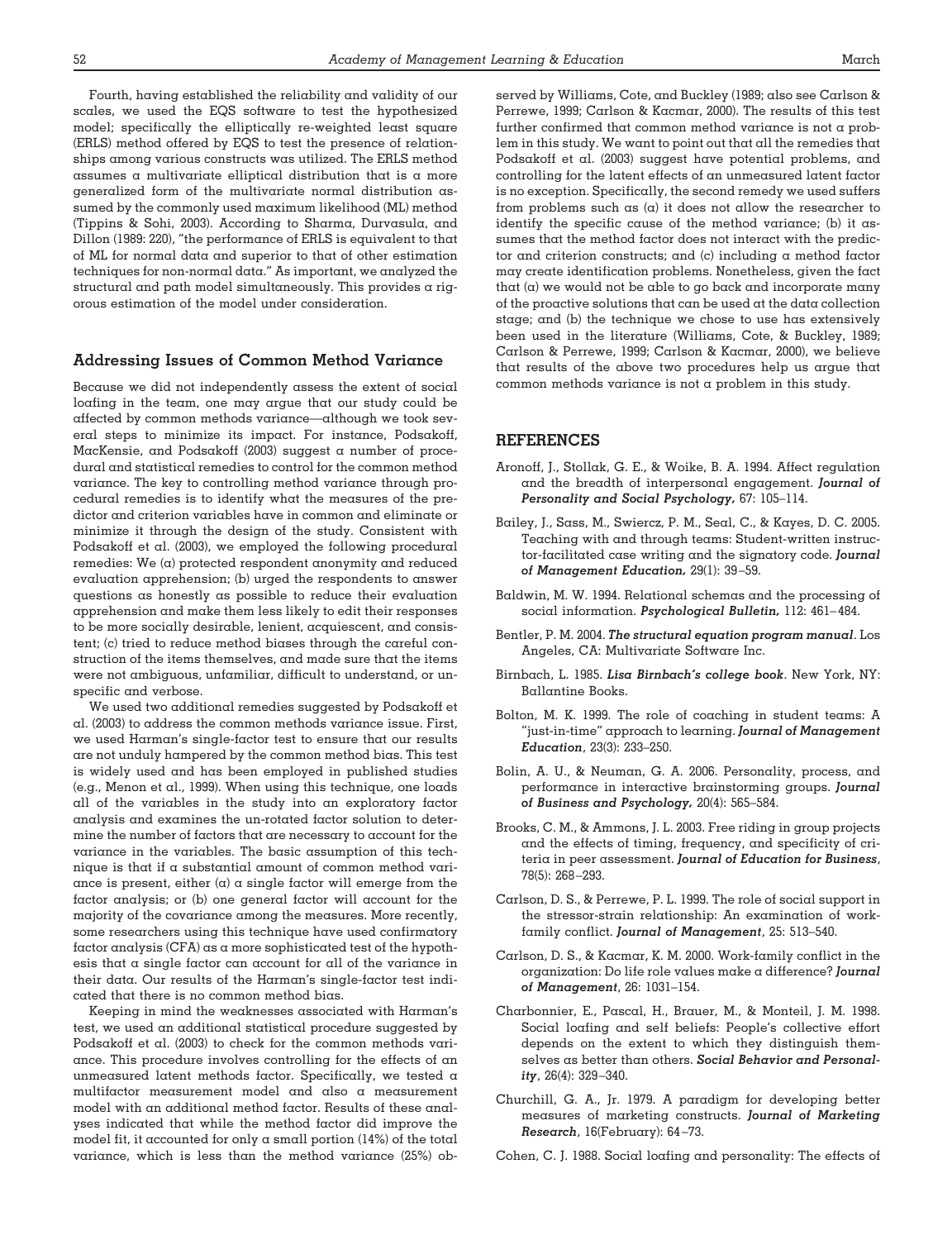individual differences on collective performance. Unpublished dissertation, Fordham University.

- Comer, D. R. 1995. A model of social loafing in real work groups. *Human Relations*, 48(6): 647– 667.
- Connerley, M. L. 2001. The importance and invasiveness of student team selection criteria. *Journal of Management Education*, 25(5): 471– 496.
- Crawford, W. 2005. The coming of the borgs. *EContent,* 28(5): 43.
- Della Fave, A., & Massimini, F. 2005. Investigation of optimal experience and apathy: Developmental and psychosocial implications, *European Psychologist*, 10(4): 264 –274.
- Dineen, B. R. 2005. Teamxchange: A team project experience involving virtual teams and fluid team memberships. *Journal of Management Education*, 29(4): 593– 616.
- Druskat, V. U., & Wolff, S. B. 1999. Effects and timing of developmental peer appraisals in self-managing work groups. *Journal of Applied Psychology*, 84(1): 58 –77.
- Earley, P. C. 1993. East meets West meets Mideast: Further explorations of collectivist and individualistic work groups. *Academy of Management Journal,* 36(2): 319 –348.
- Ettington, D. R., & Camp, R. R. 2002. Facilitating transfer of skills between group projects and work teams. *Journal of Management Education*, 26(4): 356 –379.
- Fatsis, S., & Weinbach, J. B. 1998. College football: Sis boom, blah—Students pass on attending games to surf net, party, watch TV. *Wall Street Journal*, (November 20), W1.
- Garcia, S. M., Weaver, K., Moskowitz, G. B., & Darley J. M. 2002. Crowded minds: The implicit bystander effect. *Journal of Personality and Social Psychology,* 83(4): 843– 853.
- George, J. M. 1992. Extrinsic and intrinsic origins of perceived social loafing in organizations. *Academy of Management Journal*, 35(1): 191–202.
- George, J. M. 1995. Asymmetrical effects of rewards and punishments: The case of social loafing. *Journal of Occupational and Organizational Psychology,* 68: 327–338.
- George, J. M., & Jones G. R. 1997. Experiencing work: Values, attitudes and moods. *Human Relations*, 50(4): 393– 416.
- Gerbing, D. W., & Anderson, J. C. 1988. An updated paradigm for scale development incorporating unidimensionality and its assessment. *Journal of Marketing Research*, 25, 186 –192.
- Gilad, C. G., Donahue, L. M., & Klimoski, R. J. 2004. Training undergraduates to work in organizational teams. *Academy of Management Learning & Education,* 3(1): 27– 41.
- Guerin, B. 1999. Social behaviors as determined by different arrangements of social consequences: Social loafing, social facilitation, deindividuation, and a modified social loafing. *The Psychological Record*, 49(4): 565–577.
- Hackman, J. R. 1987. The design of work teams. In J. W. Lorsch (Ed.), *Handbook of organizational behavior*: 315–342. Englewood Cliffs, NJ: Prentice Hall.
- Harkins, S. G., & Jackson, J. M. 1985. The role of evaluation in eliminating social loafing. *Personality and Social Psychology Bulletin*, 11(4): 457– 465.
- Harkins, S. G., & Szymanski, K. 1989. Social loafing and group evaluation. *Journal of Personality and Social Psychology,* 56: 934 –941.
- Hart, J. W., Karau, S. J., Stasson, M. F., & Kerr, N. A. 2004. Achievement motivation, expected coworker performance, and col-

lective task motivation: Working hard or hardly working? *Journal of Applied Social Psychology*, 34(5): 984 –1000.

- Karau, S. J., & Hart, J. W. 1998. Group cohesiveness and social loafing: Effects of interaction manipulation on individual motivation in groups. *Group Dynamics,* 2: 185–191.
- Karau, S. J., & Williams, K. D. 1993. Social loafing: A metaanalytic review and theoretical integrations. *Journal of Personality and Social Psychology*, 65(4): 681–706.
- Kohut, H. 1984. *How does analysis cure?* New York, NY: International Universities Press.
- Kugihara, N. 1999. Gender and social loafing in Japan. *Journal of Social Psychology*, 139(4): 516 –526.
- Latane, B., Williams, K., & Harkins, S. 1979. Many hands make light the work: The causes and consequences of social loafing. *Journal of Personality and Social Psychology*, 37: 823– 832.
- Lee, R. M., & Robbins, S. B. 1998. The relationship between social connectedness and anxiety, self-esteem, and social identity. *Journal of Counseling Psychology*, 45(3): 338 –345.
- Lee, R. M., & Robbins, S. B. 1995. Measuring belongingness: The social connectedness and social assurance scale. *Journal of Counseling Psychology,* 42: 232–241.
- Leob, P. R. 1996. *Generations at the crossroads: Apathy and action on the American campus.* New Brunswick, NJ: Rutgers University Press.
- Leob, P. R. 1988. Willful unconcern. *Psychology Today,* 22(6): 58 – 62.
- Liden, R., Wayne, S. J., Jaworski, R. A., & Bennett, N. 2004. Social loafing: A field investigation. *Journal of Management*, 30(2): 285–311.
- McKendall, M. 2000. Teaching groups to become teams. *Journal of Education for Business*, 75(5): 277–282.
- Menon, A., Bharadwaj, S. G., Phani Tej, A., & Edison, S. W. 1999. Antecedents and consequences of marketing strategy making: A model and a test. *Journal of Marketing***,** 63(2): 18 – 40.
- Moorman, C. 1995. Organizational marketing information processes: Cultural antecedents and new product outcomes. *Journal of Marketing Research,* 32(3): 318 –335.
- Moorman, C., & Miner, A. S. 1997. The impact of organizational memory on new product performance and creativity. *Journal of Marketing Research,* 34(1): 91–106.
- Morgeson, F. P., Reider, M. H., & Campion, M. A. 2005. Selecting individuals in team settings: The importance of social skills, personality characteristics, and teamwork knowledge. *Personnel Psychology*, 58(3): 583– 611.
- Murphy, S. M., Wayne, S. J., Liden, R. C., & Erdogan, B. 2003. Understanding social loafing: The role of justice perceptions and exchange relationships. *Human Relations*, 56(1): 61–74.
- Nunnally, J. C. 1978. *Psychometric theory,* 2nd ed. New York, NY: McGraw-Hill.
- Page, D., & Donelan, J. G. 2003. Team-building tools for students. *Journal of Education for Business*, 78(3): 125–130.
- Petty, R. E., Harkins, S. G., & Williams, K. 1980. The effects of group diffusion of cognitive effort on attitudes: An information-processing view. *Journal of Personality and Social Psychology,* 38: 81–92.
- Podsakoff, P. M., MacKenzie, S. B., Lee, J., & Podsakoff, N. P. 2003. Common method biases in behavioral research: A critical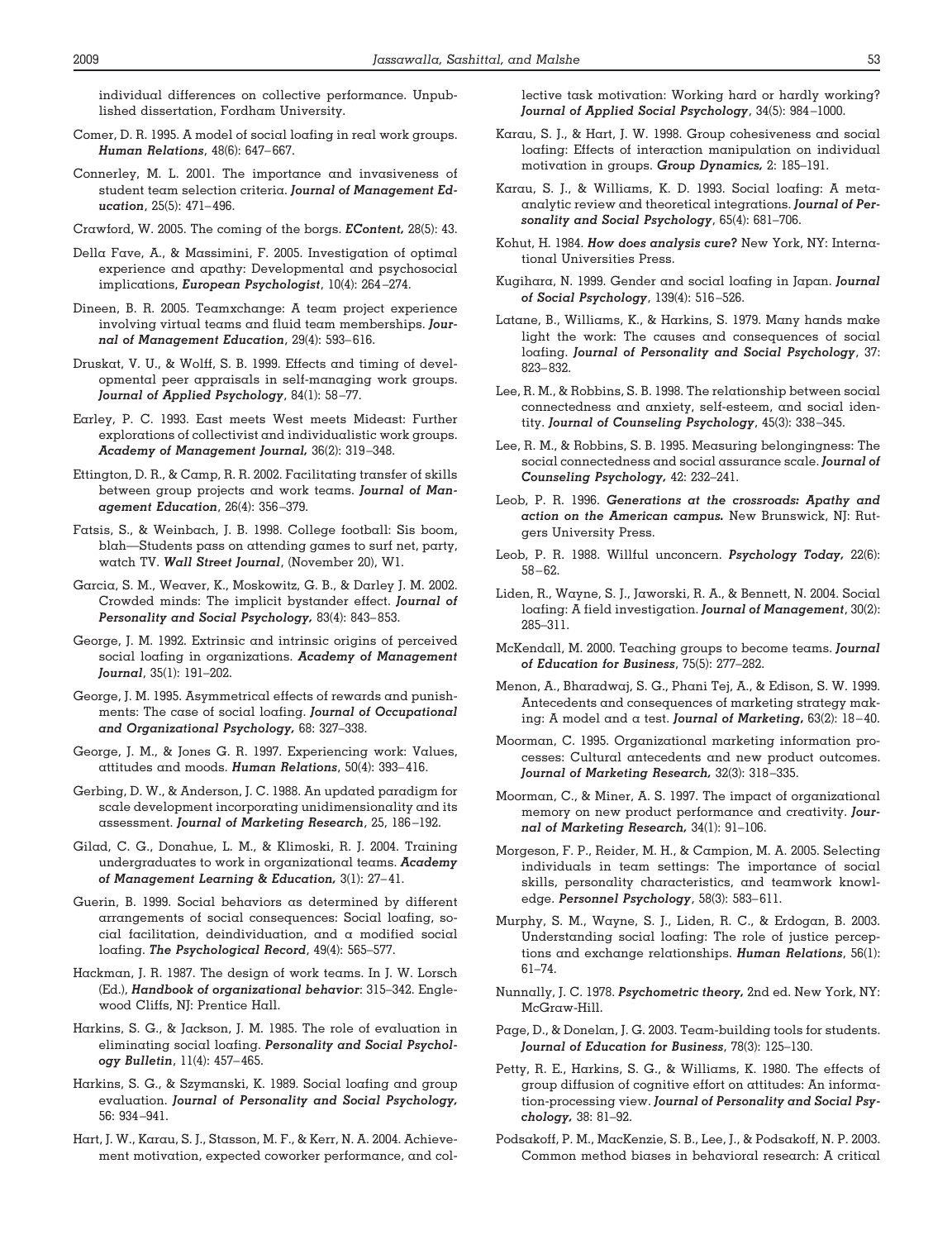review of the literature and recommended remedies. *Journal of Applied Psychology***,** 88(5): 879 –904.

- Price, K. H. 1993. Working hard to get people to loaf. *Basic and Applied Social Psychology,* 14(3): 329 –344.
- Sharma, S., Durvasula, S., & Dillon W. 1989. Some results of the behavior of alternate covariance structure estimation procedures in the presence of nonnormal data. *Journal of Marketing Research,* 26(May): 214 –221.
- Smith, B. N., Kerr, N. A., Markus M. J., & Stasson, M. F. 2001. Individual differences in social loafing: Need for cognition as a motivator in collective performance. *Group Dynamics: Theory, Research, and Practice,* 5(2): 150 –158.
- Szymanski, K., & Harkins, S. G. 1993. The effect of experimenter evaluation on self-evaluation within the social loafing paradigm. *Journal of Experimental Social Psychology*, 9: 507– 533.
- Tesser, A. 1991. Social versus clinical approaches to self psychology: The self-evaluation maintenance model and Kohutian object relations theory. In R. C. Curtis (Ed.), *The relational self: Theoretical convergence in psychoanalysis and social psychology*: 257–281. New York, NY: Guildford Press.
- Tippins, M. J., & Sohi, R. S. 2003. IT competency and organizational performance: Is organizational learning a missing link? *Strategic Management Journal*, 24: 745– 61.
- Veiga, J. F. 1991. The frequency of self-limiting behavior in groups: A measure and an exploration. *Human Relations*, 44(8): 877– 895.
- Vik, G. N. 2001. Doing more to teach teamwork than telling students to sink or swim. *Business Communication Quarterly,* 64(4): 112–119.
- Weldon, E., & Mustari, E. L. 1988. Felt dispensability in groups of co-actors: The effects of shared responsibility on the quality of multiattribute judgments. *Organizational Behavior and Human Decision Processes*, 36: 348 –361.
- Williams, K. D., & Karau, S. J. 1991. Social loafing and social compensation: The effects of co-worker performance. *Journal of Personality and Personal Psychology*, 61: 570 –582.
- Williams, K. D., Harkins, S., & Latane, B. 1981. Identifiability as a deterrent to social loafing: Two cheering experiments. *Journal of Personality and Social Psychology,* 40: 303–311.
- Williams, L. J., Cote, J. A., & Buckley, M. R. 1989. Lack of method variance in self-reported perceptions at work: Reality or artifact? *Journal of Applied Psychology*, 74(3): 462– 468.

**Avan R. Jassawalla** (PhD, Syracuse University) is an associate professor of management at the State University of New York, Geneseo, NY. Her research interests relate to product innovation, organizational culture, teamwork, implementation processes and pedagogy. jassawal@ geneseo.edu.

**Hemant C. Sashittal** (PhD, Syracuse University) is professor of marketing at the Bittner School of Business, St. John Fisher College in Rochester NY. His research interests relate to marketing strategy implementation, product innovation, organizational culture, teamwork, and pedagogy. sashi@sjfc.edu.

**Avinash Malshe** (PhD, University of Nebraska–Lincoln) is assistant professor of marketing at Opus College of Business, University of St. Thomas, St. Paul, MN. His research interests include interactions between marketing and sales, marketing implementation, business ethics and pedagogy. amalshe@stthomas.edu.